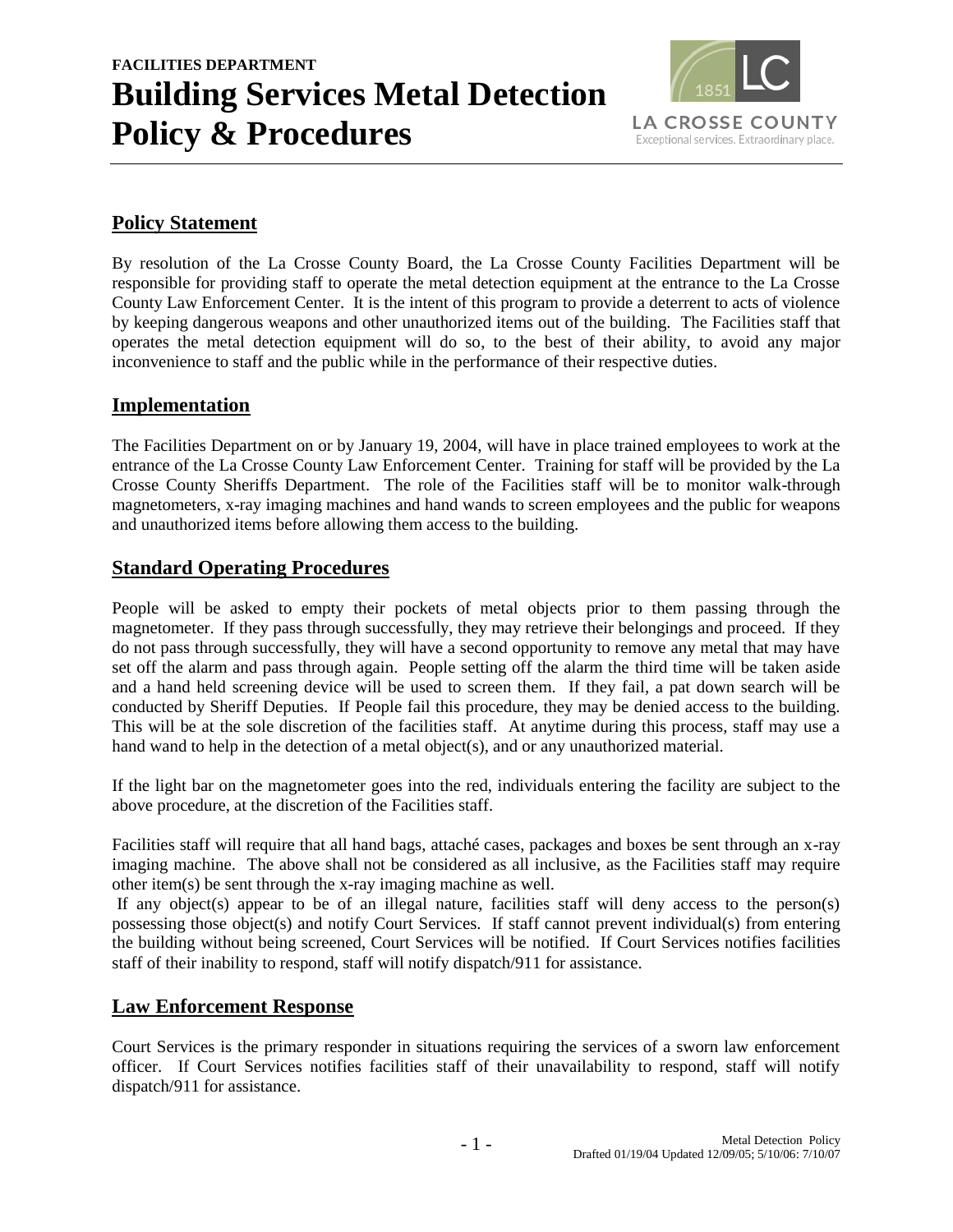# **Law Enforcement Screening**

Law enforcement personnel wearing immediately recognizable uniforms will be required to pass through a magnetometer-screening device. In addition, uniformed personnel will be required to produce a law enforcement photo ID card in order to enter the LEC. The officer is responsible for maintaining control of his/her weapon(s) at all times.

Uniformed law enforcement personnel entering any courtroom are required to secure their weapon(s) in gun lockers in the lobby of the LEC.

## **Non-Uniformed Law Enforcement Personnel**

Law enforcement personnel in civilian attire, who are armed, will be required to pass through a magnetometer-screening device. In addition, non-uniformed personnel will be required to produce a law enforcement photo ID card in order to enter the LEC. The officer is responsible for maintaining control of his/her weapon(s) at all times. Any officer carrying concealed weapon(s) shall be certified in courtroom procedures. All properly identified on duty law enforcement personnel will maintain control of their weapon(s) at all times. **Officers who enter the LEC on personal business shall not be armed.**

## **Dangerous Weapons/Unauthorized Items**

The following is a partial list of items people are not allowed to carry into the La Crosse County Law Enforcement Center. Facilities staff will be authorized to use their discretion in disallowing items not included on this list:

| guns, including pellet and BB guns         | ammunition       |
|--------------------------------------------|------------------|
| explosives                                 | electric weapons |
| martial arts weapons                       | knives           |
| batons                                     | brass knuckles   |
| mace                                       | pepper spray     |
| handcuff keys (except for law enforcement/ |                  |
| probation/parole personnel)                |                  |

All items considered to be illegal will be confiscated, provided this can be done in a safe manner. Court Services and or the Sheriffs Department will be notified and they will take possession of the confiscated item(s).

If people request entry with questionable articles such as, but not limited to hammers, box cutters and utility cutters, they will be asked their destination and the purpose for bringing in the object. These items will be allowed into the building at the discretion of the facilities staff.

People attempting to enter the building with unauthorized item(s) that are not considered to be illegal will have the following options:

- (1) check the article(s) with the staff upon entering the building and retrieve them upon exiting the building
- (2) return unauthorized item(s) to their personal vehicle and re-enter the building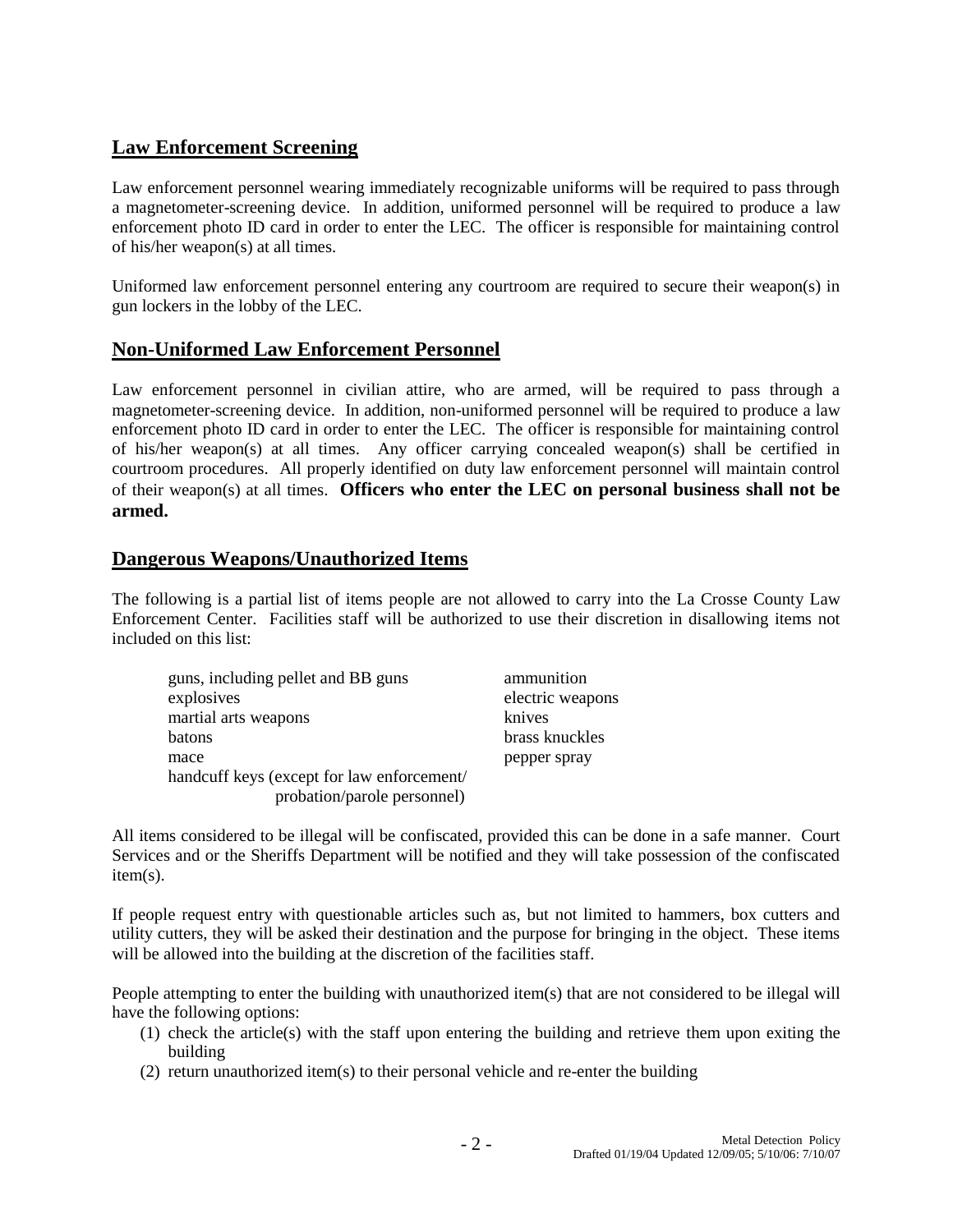# **Deliveries**

Delivery personnel will be screened and the materials being delivered will be visually checked and placed in the x-ray imaging machine at the discretion of the facilities staff. If a delivery requires several trips into the building, the person may be screened each time they re-enter the building at the discretion of the facilities staff.

#### **People with Disabilities**

Staff will be instructed to insure that people with disabilities will be thoroughly screened while being sensitive to each person's condition.

People entering the LEC will be asked to walk through a magnetometer. If this is not possible, a handheld detector search will be conducted. If the person does not permit a hand-held detector search, they will be offered a pat down search by Sheriff Deputies. If they refuse a pat down, they may be denied access to the building. This will be at the sole discretion of the facilities staff. Hand carried items will be screened using standard operating procedures. Service animals will be visually inspected.

#### **Special Procedures**

Strollers, Child Carriers and Wheelchairs:

People with any of the above will be screened by standard procedures. Children in this equipment will either walk through or be carried through the magnetometer by the person accompanying the child. If the person with the child cannot or prefers not to remove a child from the stroller or carrier, a physical search will be conducted by the facilities staff. The above physical search will apply to those individuals in wheelchairs as well. The physical search will be conducted by a staff person of the same gender, if possible.

Any and all packages, bags, etc. will be screened in accordance with standard operating procedures.

# **Juries**

Juries are the responsibility of the La Crosse County Sheriffs Department and or the Bailiff in charge. Jury members who leave the building in the presence of a Bailiff or law enforcement officer will not have to be screened when they re-enter the building.

Facility staff will have contact with jury members only as needed.

#### **TV Cameras**

TV cameras used by media outlets will be visually checked by facilities staff. Camera operators and all other media equipment will be screened in accordance with current policies and procedures.

#### **Detection of Explosives/Weapons**

If staff, while using the x-ray machine/magnetometer finds a potential weapon/explosive, the machine will be shutdown immediately with the item in question being held inside the machine. The machine will not be restarted until approval is received by Law Enforcement Staff. Facilities staff will request